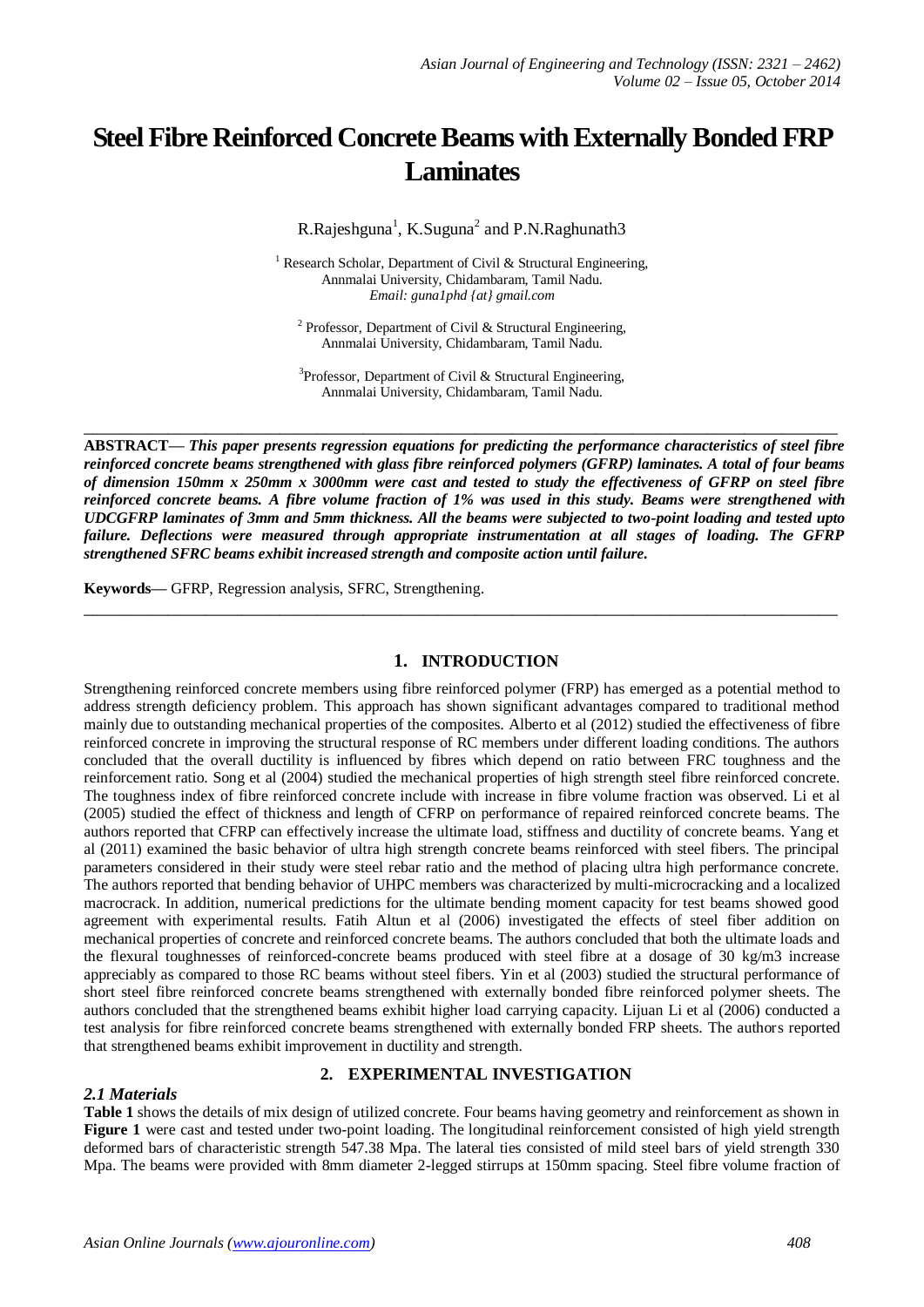| 1% and UDC type of GFRP laminates of 3mm and 5mm thickness were used in the study. The properties of UDC GFRP |  |  |
|---------------------------------------------------------------------------------------------------------------|--|--|
| are shown in <b>Table 2</b> . The details of beams are presented in <b>Table 3</b> .                          |  |  |

|                                                                                                              |                                   |  |                                            | Table 1: Concrete Mix Proportion          |                             |                      |                                                |  |                                            |  |
|--------------------------------------------------------------------------------------------------------------|-----------------------------------|--|--------------------------------------------|-------------------------------------------|-----------------------------|----------------------|------------------------------------------------|--|--------------------------------------------|--|
|                                                                                                              | Ingredient<br>Quantity            |  |                                            |                                           |                             |                      |                                                |  |                                            |  |
|                                                                                                              | 53 grade OPC<br>Fine aggregate    |  |                                            |                                           |                             |                      | $450 \text{ kg/m}^3$                           |  |                                            |  |
|                                                                                                              |                                   |  | Course aggregate 20mm                      |                                           |                             |                      | 780 kg/m <sup>3</sup><br>680 kg/m <sup>3</sup> |  |                                            |  |
|                                                                                                              |                                   |  | Course aggregate 10mm                      |                                           |                             |                      | $450 \text{ kg/m}^3$                           |  |                                            |  |
|                                                                                                              |                                   |  | Water                                      |                                           |                             |                      | 160 lit/ $m^3$                                 |  |                                            |  |
|                                                                                                              |                                   |  | Silica flume                               |                                           |                             |                      | $25 \text{ kg/m}^3$                            |  |                                            |  |
|                                                                                                              |                                   |  | Hyper plasticizer                          |                                           |                             |                      | $0.80\,\%$                                     |  |                                            |  |
|                                                                                                              |                                   |  |                                            | Table 2: Properties of FRP                |                             |                      |                                                |  |                                            |  |
|                                                                                                              | <b>Type</b><br>of<br><b>FRP</b>   |  | <b>Thickness of</b><br>$\mathbf{FRP}$ (mm) | <b>Elastic</b><br><b>Modulus</b><br>(Mpa) |                             |                      | <b>Ultimate</b><br><b>Elongation</b><br>(%)    |  | <b>Tensile</b><br><b>Strength</b><br>(Mpa) |  |
|                                                                                                              | $\ensuremath{\mathsf{UDC}}$       |  | 3mm                                        | 13965.63                                  |                             |                      | 3.02                                           |  | 446.9                                      |  |
|                                                                                                              | $\ensuremath{\mathsf{UDC}}$       |  | 5mm                                        | 17365.38                                  |                             |                      | 2.60                                           |  | 451.5                                      |  |
|                                                                                                              |                                   |  |                                            | Table 3: Specimen Details                 |                             |                      |                                                |  |                                            |  |
|                                                                                                              |                                   |  | <b>Fibre</b>                               |                                           |                             |                      |                                                |  | <b>GFRP Laminate</b>                       |  |
| Sl.No                                                                                                        | <b>Beam</b><br><b>Designation</b> |  | volume<br><b>Fraction</b>                  |                                           | % of steel<br>reinforcement |                      | <b>Type</b>                                    |  | <b>Thickness</b>                           |  |
| 1                                                                                                            | CB                                |  | $\overline{\phantom{0}}$                   |                                           | 0.6698                      |                      |                                                |  |                                            |  |
| $\overline{c}$                                                                                               | SF                                |  | 1%                                         |                                           | 0.6698                      |                      |                                                |  |                                            |  |
| 3                                                                                                            | SFU3                              |  | 1%                                         |                                           |                             | 0.6698<br><b>UDC</b> |                                                |  | 3mm                                        |  |
| $\overline{4}$                                                                                               | SFU <sub>5</sub>                  |  | 1%                                         |                                           | 0.6698                      |                      | <b>UDC</b>                                     |  | 5mm                                        |  |
| 150mm<br>2 Bars, 10mm dia<br>8mm, 2 legged<br>@ 125mm c/c<br>250 <sub>mm</sub><br>2 Bars, 12mm dia<br>$+25+$ |                                   |  |                                            |                                           |                             |                      |                                                |  |                                            |  |
|                                                                                                              |                                   |  |                                            | Figure 1: Beam Details                    |                             |                      |                                                |  |                                            |  |
| SFU <sub>5</sub>                                                                                             |                                   |  |                                            |                                           |                             |                      |                                                |  |                                            |  |

**Figure 2:** Experimental Setup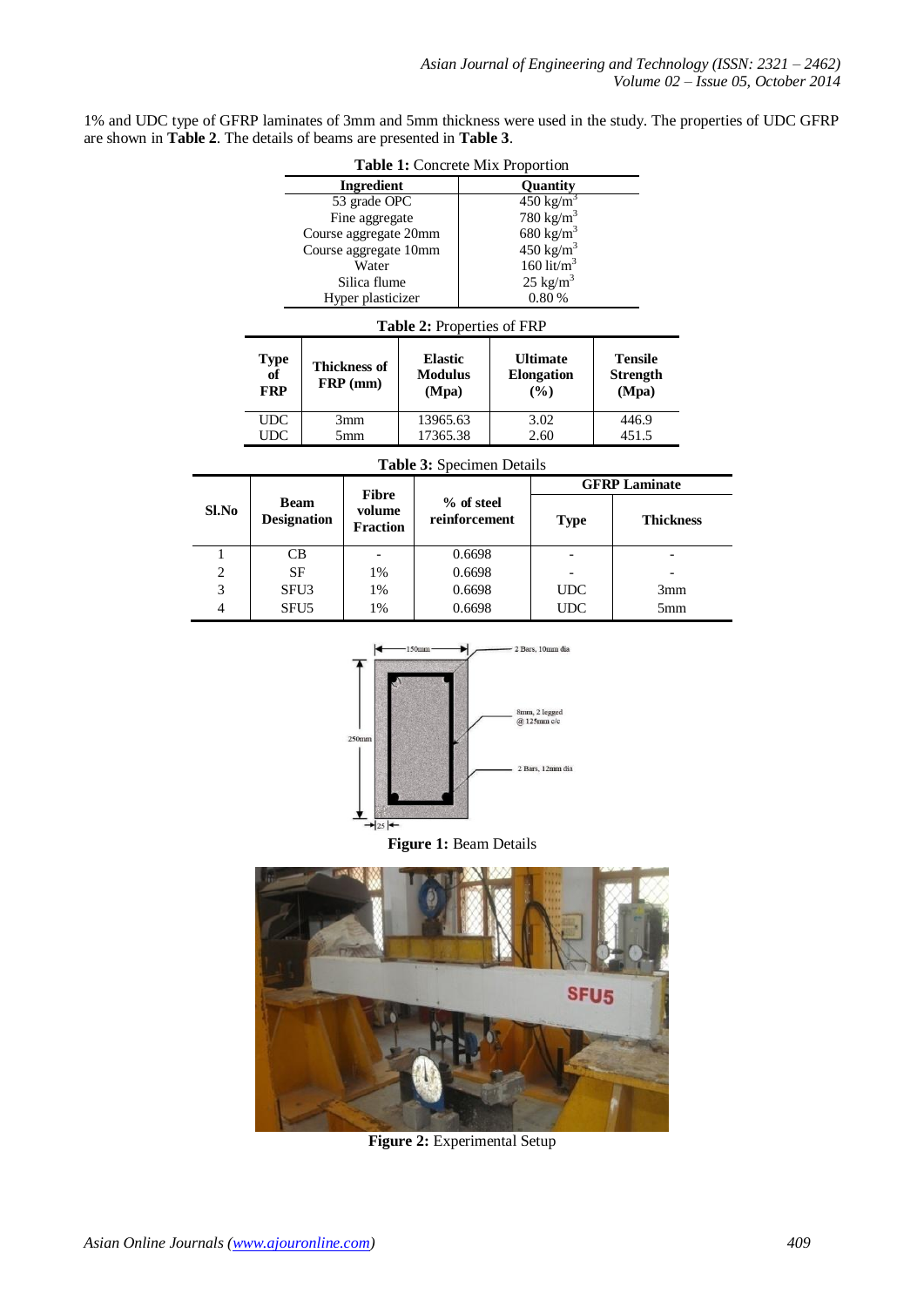#### *2.2 Test set-up*

The SFRC beams were strengthened with GFRP laminates following standard procedures. The beam soffits were first prepared to receive the GFRP laminates. A two-component room temperature curing epoxy adhesive was used for bonding the GFRP laminates. The beams were tested under four-point bending till failure. The deflections were measured at the mid-span as well as at the loading points using deflectometers with a least count of 0.01mm. The crack widths were measured using the crack detection microscope with a least count of 0.02mm. The loading arrangement and instrumentation adopted for the test are shown in **Figure 2**.

# **3. REGRESSION MODELING**

The regression helps us to evaluate the unknown coefficient in an equation. The form of equation is assumed a priori in such a way that it might best suit the anticipated relation between the input and the output. The regression coefficient is an unknown parameter introduced in the equation, to modify the input variables. On solving the regression problem using the principle of least squared errors, all the regression coefficients are evaluated. The multivariate linear regression helps to construct first order equation involving more than one independent variable. The basic formulation of multi variable linear regression is

$$
\sum_{i=1}^{K} (P_i - (a_0 + a_1x_{1i} + a_2x_{2i} + a_3x_{3i} + \dots + a_nx_{ni}) ) \begin{pmatrix} \frac{\partial}{\partial a_0} \\ \frac{\partial}{\partial a_1} \\ \frac{\partial}{\partial a_2} \\ \frac{\partial}{\partial a_3} \\ \vdots \\ \frac{\partial}{\partial a_n} \end{pmatrix} = \begin{pmatrix} 0 \\ 0 \\ 0 \\ 0 \\ 0 \\ \vdots \\ 0 \end{pmatrix}
$$
 (a)

where,  $a_0 \cdots a_n$  are the coefficients to be determined,  $x_1 \cdots x_n$  are the independent variables, P is the dependent variable or the actual result value for the set of ith input data and K is the number data sets available for regression. On executing the partial derivative operators, equation (a) reduces to,

$$
\sum_{i=1}^{K} \begin{bmatrix} 1 & x_{1i} & x_{2i} & x_{3i} & x_{ni} \\ x_{1i} & x_{1i}^{2} & x_{1i}x_{2i} & x_{1i}x_{3i} & x_{1i}x_{ni} \\ x_{2i} & x_{2i}x_{1i} & x_{2i}^{2} & x_{2i}x_{3i} & x_{2i}x_{ni} \\ x_{3i} & x_{3i}x_{1i} & x_{3i}x_{2i} & x_{3i}^{2} & x_{3i}x_{ni} \\ x_{ni} & x_{ni}x_{1i} & x_{ni}x_{2i} & x_{ni}x_{3i} & x_{ni}x_{ni} \end{bmatrix} \begin{pmatrix} a_{0} \\ a_{1} \\ a_{2} \\ a_{3} \\ a_{4} \end{pmatrix} = \sum_{i=1}^{K} \begin{Bmatrix} P_{i} \\ P_{1}P_{i} \\ P_{2}P_{i} \\ P_{3}P_{i} \\ P_{n}P_{i} \end{Bmatrix}
$$
 (b)

By summing up the values of independent and dependent variables, the above equation (b) can be solved.

|  |  |  |  |  |  | Table 5: Regression Equations for the Performance Parameters |  |
|--|--|--|--|--|--|--------------------------------------------------------------|--|
|--|--|--|--|--|--|--------------------------------------------------------------|--|

| SI.<br>N <sub>0</sub>         | <b>Performance</b><br><b>Parameter</b> | <b>Regression Equation</b>                             | <b>Fitness</b> |  |
|-------------------------------|----------------------------------------|--------------------------------------------------------|----------------|--|
|                               | First Crack Load                       | 59.78+1.07E-10Vf+1.967Tf+2.25E-05Esf                   | 0.98404        |  |
| $\mathfrak{D}_{\mathfrak{p}}$ | Deflection at First Crack              | 3.4-1.71E-11Vf+0.18947 Tf-3.60E-06Esf                  | 0.99843        |  |
| 3                             | Yield Load                             | 64.76+6.06E-10Vf+8.65453Tf+1.27E-04Esf                 | 0.90284        |  |
| $\overline{4}$                | Deflection at Yield                    | 6.17-5.51E-12Vf+0.56868Tf-1.16E-06Esf                  | 0.98492        |  |
| 5                             | <b>Ultimate Load</b>                   | 104.62+1.31E-09Vf+25.69816Tf+2.75E-04Esf               | 0.99383        |  |
| 6                             | Deflection at Ultimate                 | 12+7.92E-11Vf+0.18132Tf+1.66E-05Esf                    | 0.9692         |  |
| 7                             | <b>Deflection Ductility</b>            | 1.945+1.39E-11Vf+0.18132Tf+2.92E-06Esf                 | 0.94859        |  |
| 8                             | Crack Width                            | $0.1 + 3.34168E - 12Vf + 0.06474Tf + 7.01754E - 07Esf$ | 0.98813        |  |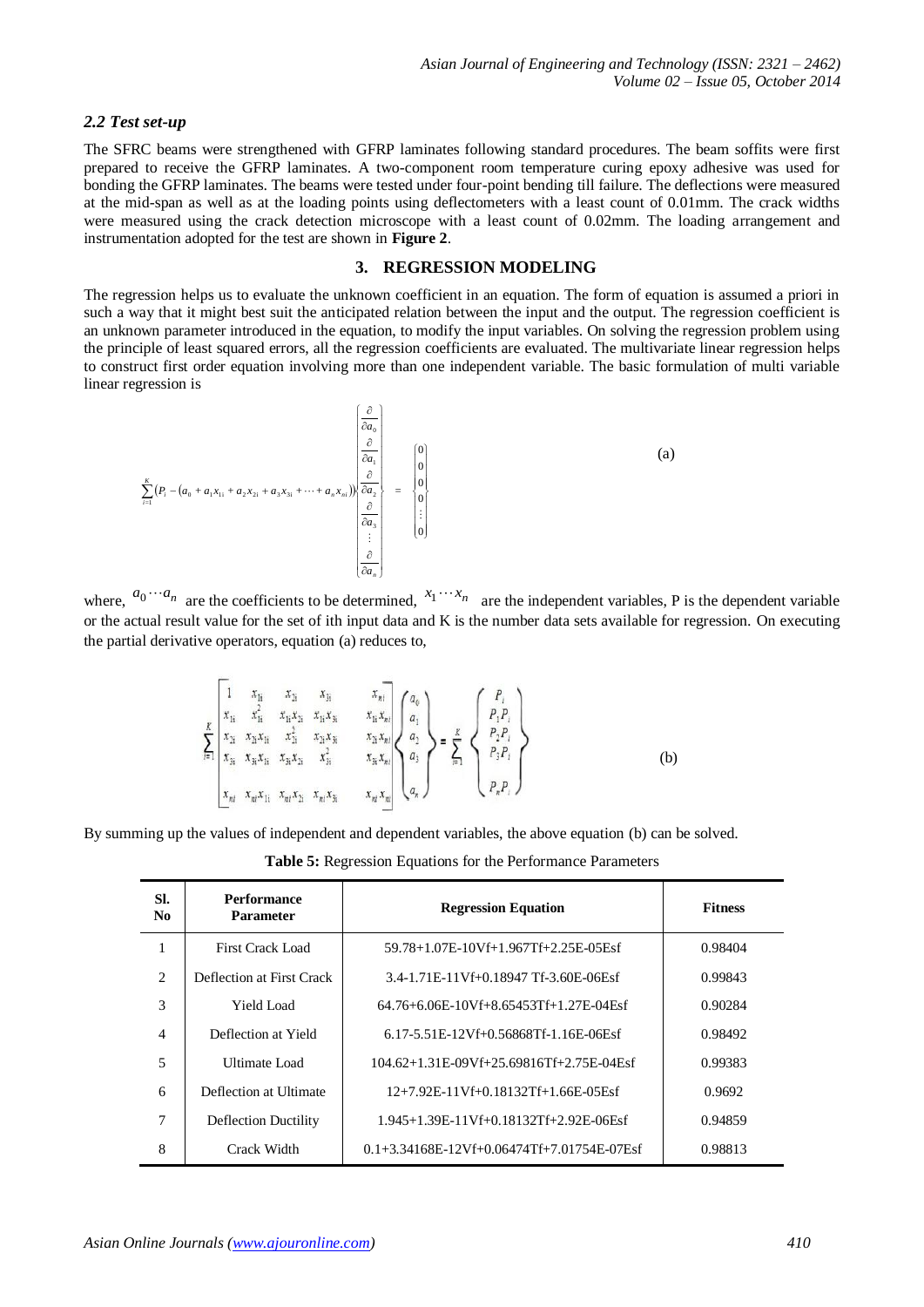| <b>REG</b>       | <b>First</b><br>Crack<br>Load | First<br><b>Crack</b><br><b>Deflection</b> | Yield<br>Load | Yield<br><b>Deflection</b> | <b>Ultimate</b><br>Load | <b>Ultimate</b><br><b>Deflection</b> | <b>Deflection</b><br><b>Ductility</b> | <b>Crack</b><br>Width |
|------------------|-------------------------------|--------------------------------------------|---------------|----------------------------|-------------------------|--------------------------------------|---------------------------------------|-----------------------|
| CB               | 59.78                         | 3.40                                       | 64.76         | 6.17                       | 104.62                  | 12.00                                | 1.95                                  | 0.10                  |
| SF               | 64.50                         | 2.64                                       | 91.50         | 5.93                       | 162.30                  | 15.49                                | 2.56                                  | 0.25                  |
| SFU3             | 70.40                         | 3.21                                       | 117.47        | 7.63                       | 239.40                  | 24.76                                | 3.10                                  | 0.44                  |
| SFU <sub>5</sub> | 74.33                         | 3.59                                       | 134.78        | 8.77                       | 290.79                  | 30.94                                | 3.46                                  | 0.57                  |

**Table 6:** Predicted Results







**Figure 4:** Deflection at First Crack



**Figure 5:** Yield Load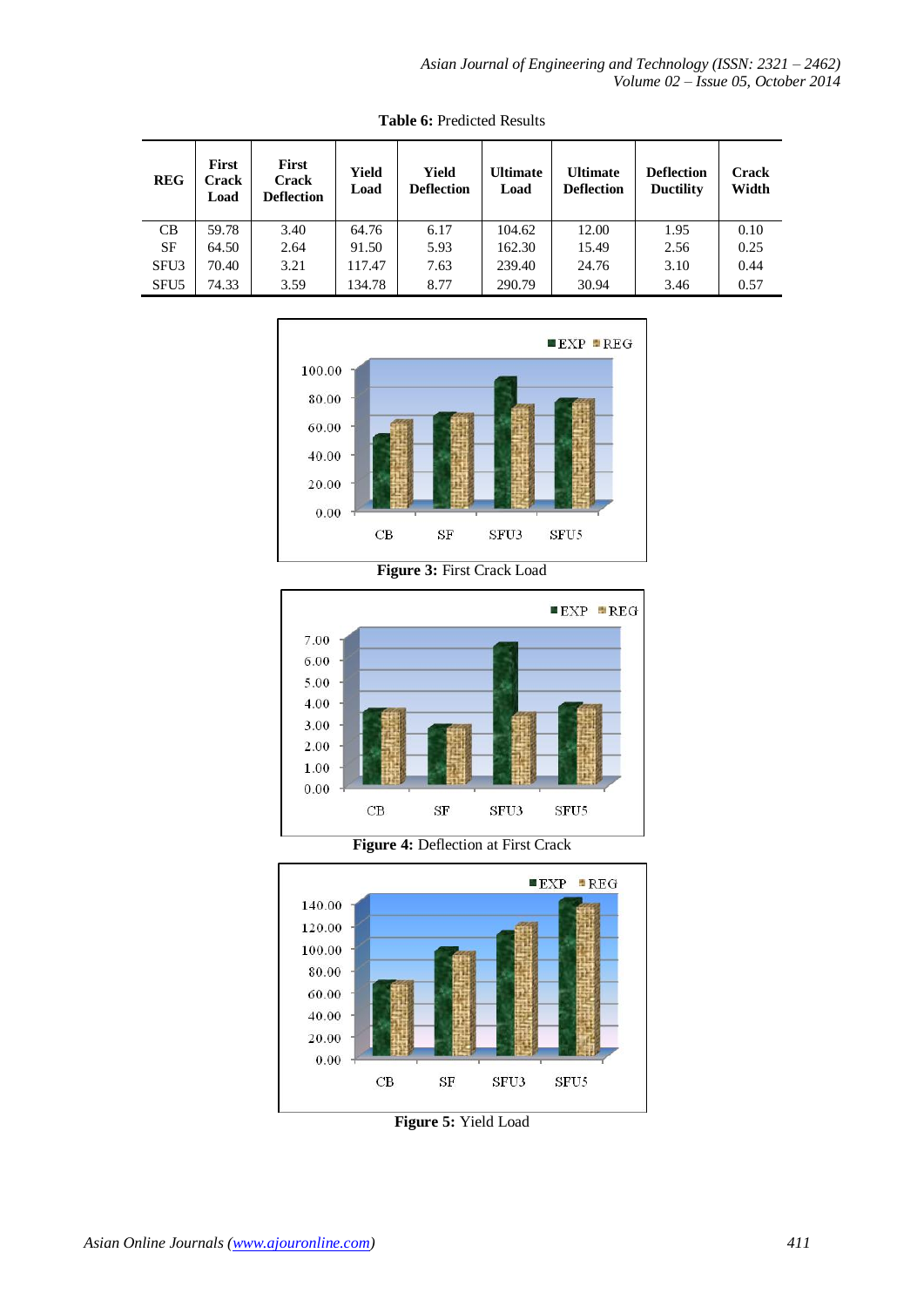*Asian Journal of Engineering and Technology (ISSN: 2321 – 2462) Volume 02 – Issue 05, October 2014*









#### **4. RESULTS AND DISCUSSION**

The experimental and predicted results for four beams are presented in **Tables 4 and 6**. It can be observed from the **Table 4** that at all load levels, GFRP strengthened SFRC beams exhibit a significant increase in strength. The ultimate load increased by 29.78 % and 47.61 % for 3mm and 5mm thick UDCGFRP laminated SFRC beams.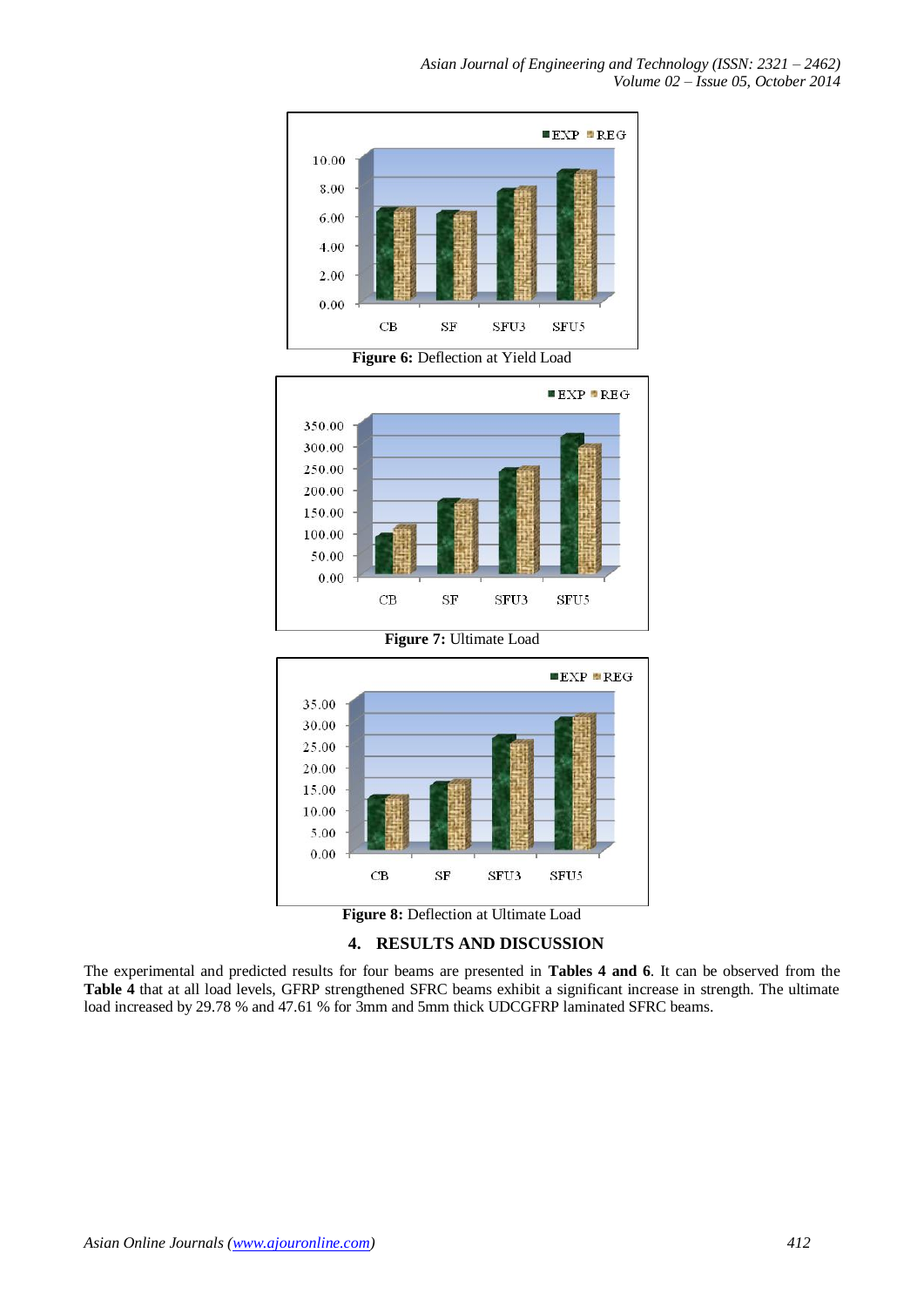

The GFRP strengthened SFRC beams showed enhanced ductility. The increase in ductility varied from 25.95% to 27.66%. The GFRP strengthened SFRC beams exhibited decreased deflection. The decrease in deflection varied from 42.30% to 50.00%. All the GFRP strengthened beams failed in flexural mode only.

Regression equations have been proposed for predicting the performance parameters of GFRP strengthened SFRC beams. The data used for conducting regression analysis is presented in **Table 4** and the regression equations are presented in **Table 5**. Comparisons were made between the predicted and experimental values and presented in **Figure 3 to 10**. The predicted results obtained through regression equation showed a close agreement with the experimental results.

#### **5. CONCLUSIONS**

The following conclusions are drawn based on the test results.

- 1. Addition of steel fibre has significant improvement in flexural strength.
- 2. The maximum increase in load carrying capacity of GFRP strengthened SFRC beam was about 47.61 %.
- 3. The GFRP strengthened SFRC beams exhibited an enhanced ductility upto 27.66%.
- 4. The maximum decrease in deflection for GFRP strengthened SFRC beams was 50.00%.
- 5. The proposed regression equation provided satisfactory prediction of the performance parameters.

#### **6. REFERENCES**

- [1] Alberto Meda, Fausto Minelli and Giovanni A Plizzari, "Flexural Behavior of RC Beams in Fiber Reinforced Concrete", Composites: Part B 43, Elsevier Journals Pvt. Ltd., 2012.
- [2] Song P.S. and Hwang S, "Mechanical properties of high-strength steel fiber reinforced concrete", Construction and Building Materials, pp. 669-676, 2004.
- [3] Li Lj, Guo YC, Liu F, Bungey JH, "An experimental and numerical study of the effect of thickness and length of CFRP on performance of repaired reinforced concrete beam", Construction Building Materials, vol. 20, pp. 901-909, 2005.
- [4] Fatih Altun , Tefaruk Haktanir, Kamura Ari., "Effects of steel fiber addition on mechanical properties of concrete and RC beams", Construction and Building Materials, vol. 21, pp. 654–661.